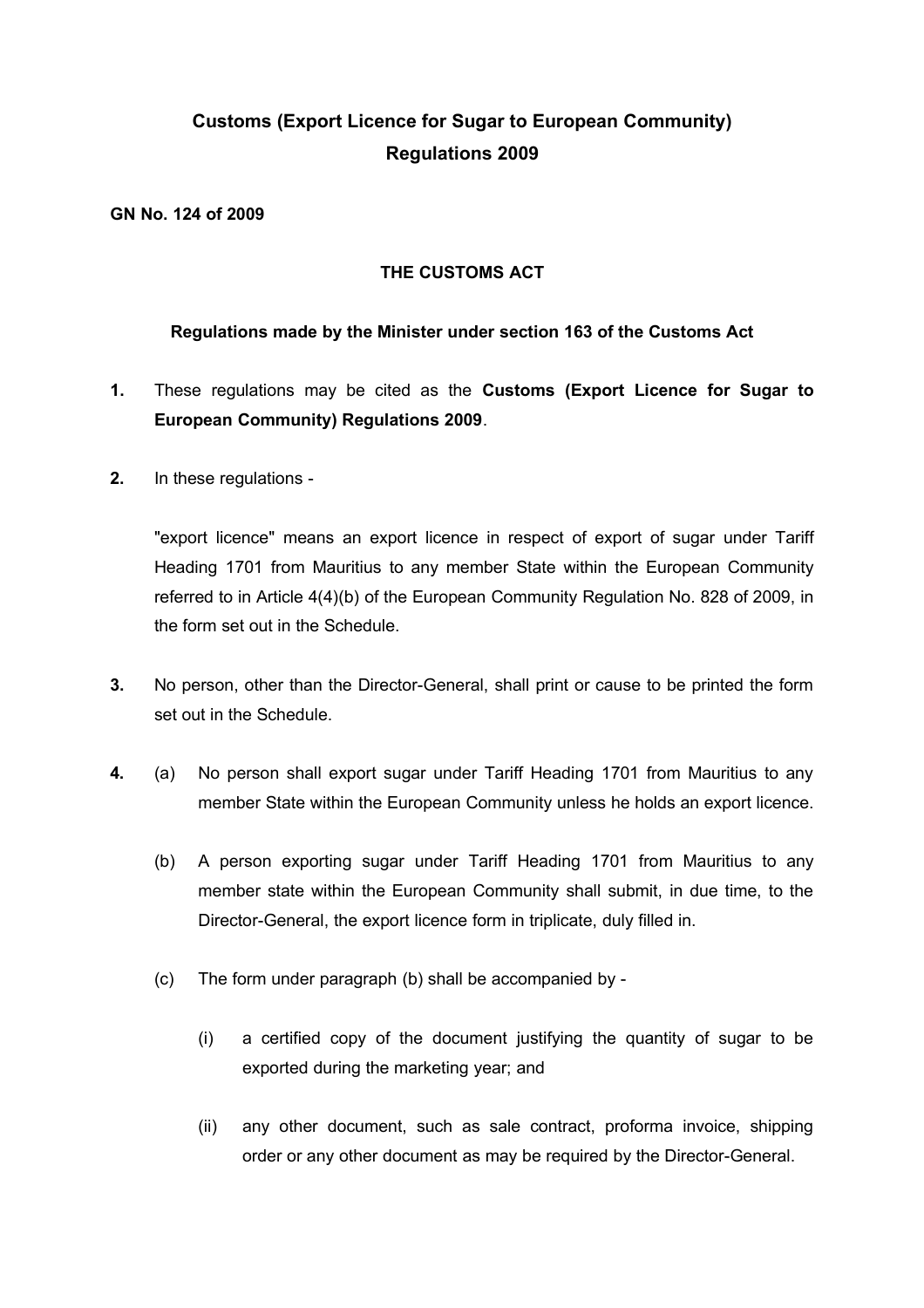- (d) The Director-General shall, on being satisfied that the person has complied with the provisions of paragraphs (b) and (c), issue the export licence to the person.
- **5.** No person, other than the Director-General, shall issue an export licence in respect of sugar exported to any member State within the European Community.
- **6.** Any person who
	- (a) submits, for the purpose of an export licence form referred to in regulation 4, a document which is false, incorrect or misleading in any material particular;
	- (b) provides in any document, any information which is false or misleading in any material particular;
	- (c) tampers with an export licence or causes an export licence to be tampered with; or
	- (d) prepares or presents an export licence purporting to be a genuine export licence which is in fact not a genuine licence,

shall commit an offence and shall, on conviction, be liable to a fine not exceeding 200,000 rupees and to imprisonment for a term not exceeding 5 years, and the goods which are the subject matter of the offence shall be liable to forfeiture.

**7.** These regulations shall be deemed to have come into operation on 1 October 2009.

Made by the Minister on 12 October 2009.